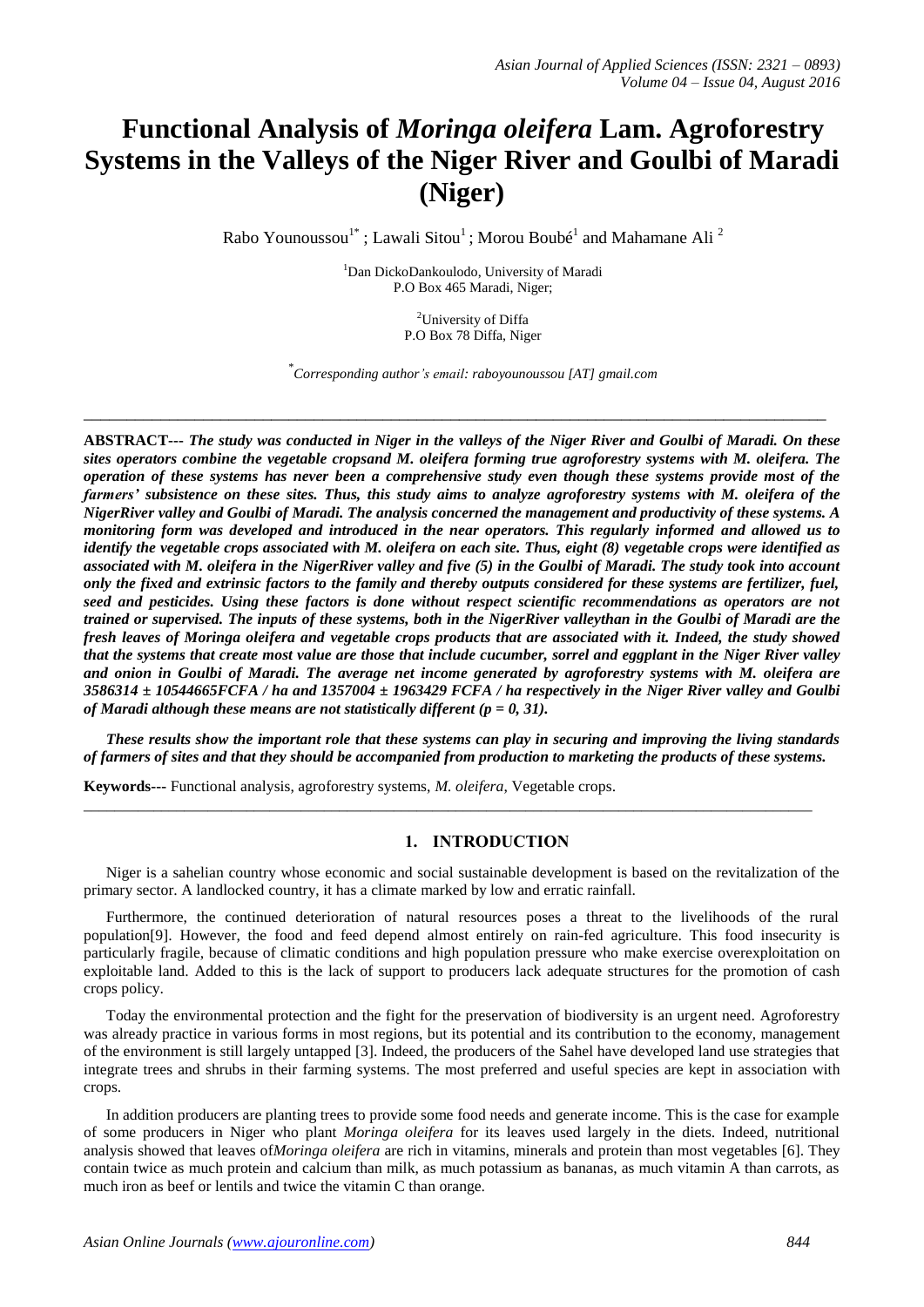Also, different parts of the plant such as leaves, roots, seeds, bark, fruits, flowers and immature pods act as cardiac and circulatory stimulants, possess antitumor, antipyretic, anti-epileptic, anti-inflammatory, anti-ulcer, antispasmodic, diuretic, antihypertensive, cholesterol lowering, antioxidant, antidiabetic, hepatoprotective, antibacterial and antifungal activities, and are used in the treatment of various diseases by the system of indigenous medicine, particularly in South Asia [4]. According [13] the reasons for the consumption of *M. oleifera* leaves fall broadly into three factors: food tradition of the household, the leaves organoleptic (taste), and nutritional benefits associated with them. Several authors like[16]. [13]and[14] showed how the interest is accorded by the people in the production of *M. oleifera* leaves.

Thus, the integration of *M. oleifera* in land use systems date from 1983 to 1984 years in the Niger River valley and more than fifty (50) years in the Goulbi of Maradi [18].

According [8] these sites are the main producing areas of *M. oleifera* leaves in Niger. Originally *M. oleifera* was introduced in orchards in Maradi before being introduced gradually into the shallows dedicated to the production of Maize and Sorghum [18]. By then it was integrated in the irrigated perimeter of Djirataoua bordering parcels to be associated with vegetable crops. In the Niger River valley, the *M. oleifera* has integrated cereals cropping systems and eventually supplanting them since its introduction in the area [18].

*M. oleifera* was especially introduced in the orchards of the Niger River valley considering its socio-economic importance. Today, both in the Niger River valley than in the Goulbi of Maradi, there has been an upsurge in land use systems integrating concomitantly or sequentially *M. oleifera* and crop vegetables, main activity of some operators. These systems are increasingly threatened. This is in order to remedy the problems that beset the lives of rural people who live from this activity that it is incumbent to this study to do a thorough analysis of management and productivity of these systems in order to offer improving tracks and help the decision support.

#### *Study Sites*

## **2. MATERIALS AND METHODS**

The study was conducted in Niger, two sites located respectively at the Niger River Valley in the region of Niamey and at the Goulbi of Maradi in the region of Maradi in south-east of the country. At each site, two villages were selected on the basis of the representativeness of agroforestry systems of *Moringa oleifera*. The villages of Saguia and Saga Fondo in the Niger River valley and villages of Djirataoua and Tibiri in Goulbi of Maradi were selected (Figure 1)



Figure 1: Location of study sites

## *Sampling*

The villages were selected in the base of following criteria: existence of gardener site, practice of association*Moringa oleifera*and vegetable crops, long experience of farmers in agroforestry. Note also that the two sites differ in the nature of rivers: the Goulbi of Maradi is a valley that is active only during the rainy season and the Niger River which is a perennial stream. On these sites practice vegetable crops and production of *Moringa oleifera* that lasts all year.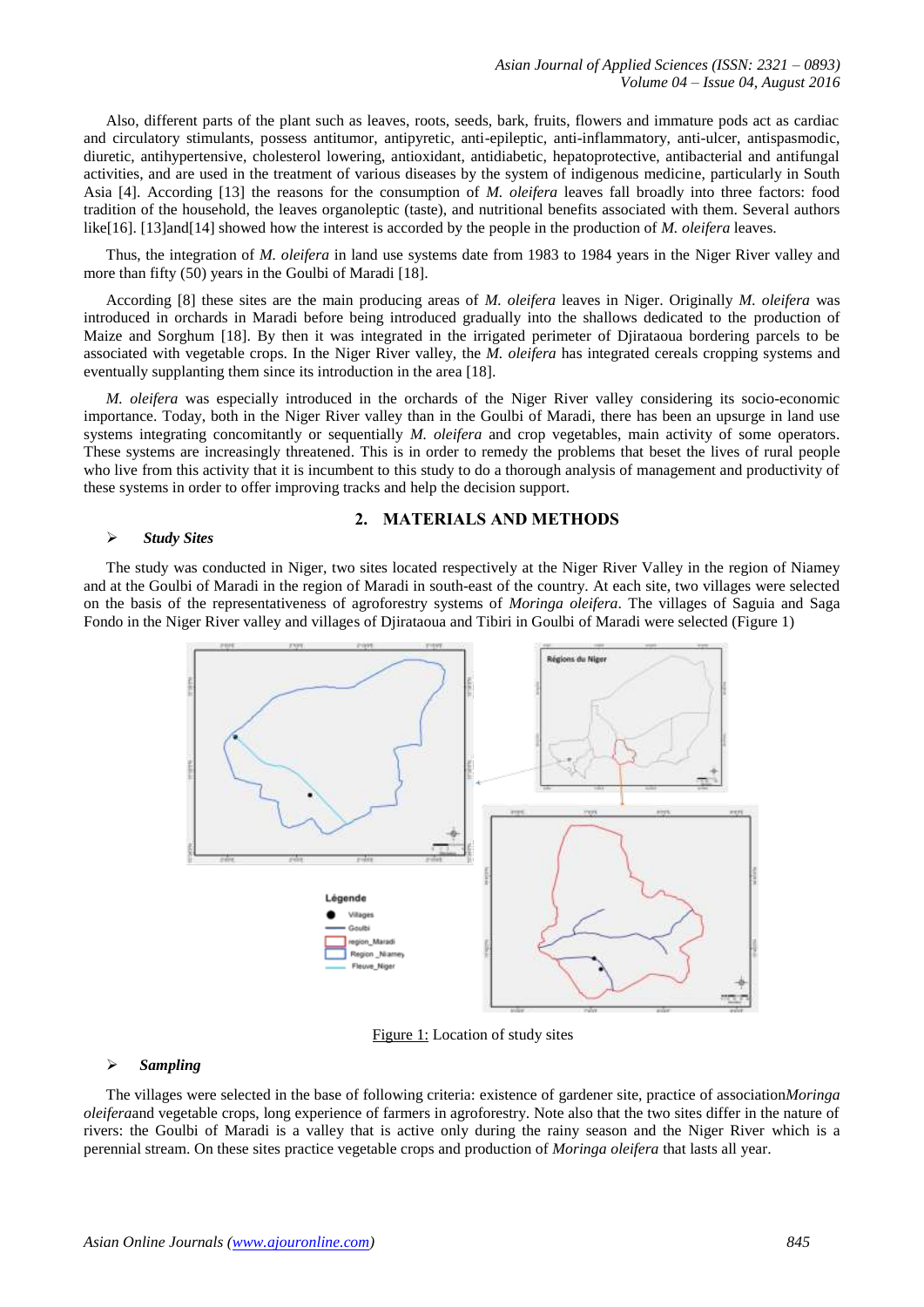## *Data collection*

Data were collected through surveys and monitoring of farms. At each site, an exploratory study was conducted to determine the different agroforestry systems of *M. oleifera*. Note that the analysis of the management of an agroforestry system returns to assess the patterns of use of inputs and outputs including labor, land, work equipment, seeds, pesticides, fuel and fertilizers (organic and inorganic). Also the study was interested in assessing the technical productivity which includes the yield of *Moringa oleifera*fresh leaves and products of vegetable crops associated. Finally, an economic evaluation was carried out taking into account the production costs. This assessment highlights economic performance indicators [9] including the ratio benefit / cost  $(B / C$  ratio), net income (Revnet) and the internal rate of return (IRR) [15]. Thus, net income (Revnet) and ratio benefit/cost (B / C ratio) were used as economic criteria to study the profitability of systems [19] and[11]. In this study, only the net income was retained as economic evaluation criterion.

#### *Data Analysis*

The information collected was codified with the IBM SPSS Statistics Version 20 and then processed with statistical software Excel and Minitab. Since the data do not follow the normal distribution, the nonparametric Kruskal-Wallis test was used for comparison of means. When data is expressed as a percentage, the comparison is made by the chi-square test of Pearson. In all cases of comparison a value of  $p \le 0.05$  was considered statistically significant.

## **3. RESULTS**

## *M. oleifera cropping systems*

The results of this study allowed us to identify the inputs and outputs of agroforestry systems of*M. oleifera*. To carry out this study, we had to first develop a typology of agroforestry systems incorporating *M. oleifera*. On the study sites, there are three (3) types of systems incorporating the *M. oleifera*.

The system of pure culture of *Moringa oleifera*, which is a model of intensification of *Moringa oleifera*leaves production. This system met both in the river valley than in the Goulbi Maradi with distances varying from 0.7mx0.7m to 1m x 1m.

The intercropping system where the *M. oleifera* is associated with fruit trees (photo 1) is the most ancient practice but very little seen nowadays on the sites studied.

Cropping systems combining the *M. oleifera* vegetable crops (photo 2). Here, the *M. oleifera* covers almost the entire operation. These systems considering many benefits that theygive to operators undergo an increasingly extension more growing. Combined with vegetables *M. oleifera*benefits with treatments (irrigation, fertilizers, tillage) and pest treatment provided to crops. On both sites *M. oleifera* has cut health and improvement for the sole purpose of improving production in leaf biomass. It is these systems that were the subject of our study.



Photo 1: *M. oleifera* associated with fruit trees Photo 2: *M. oleifera* associated with lettuce

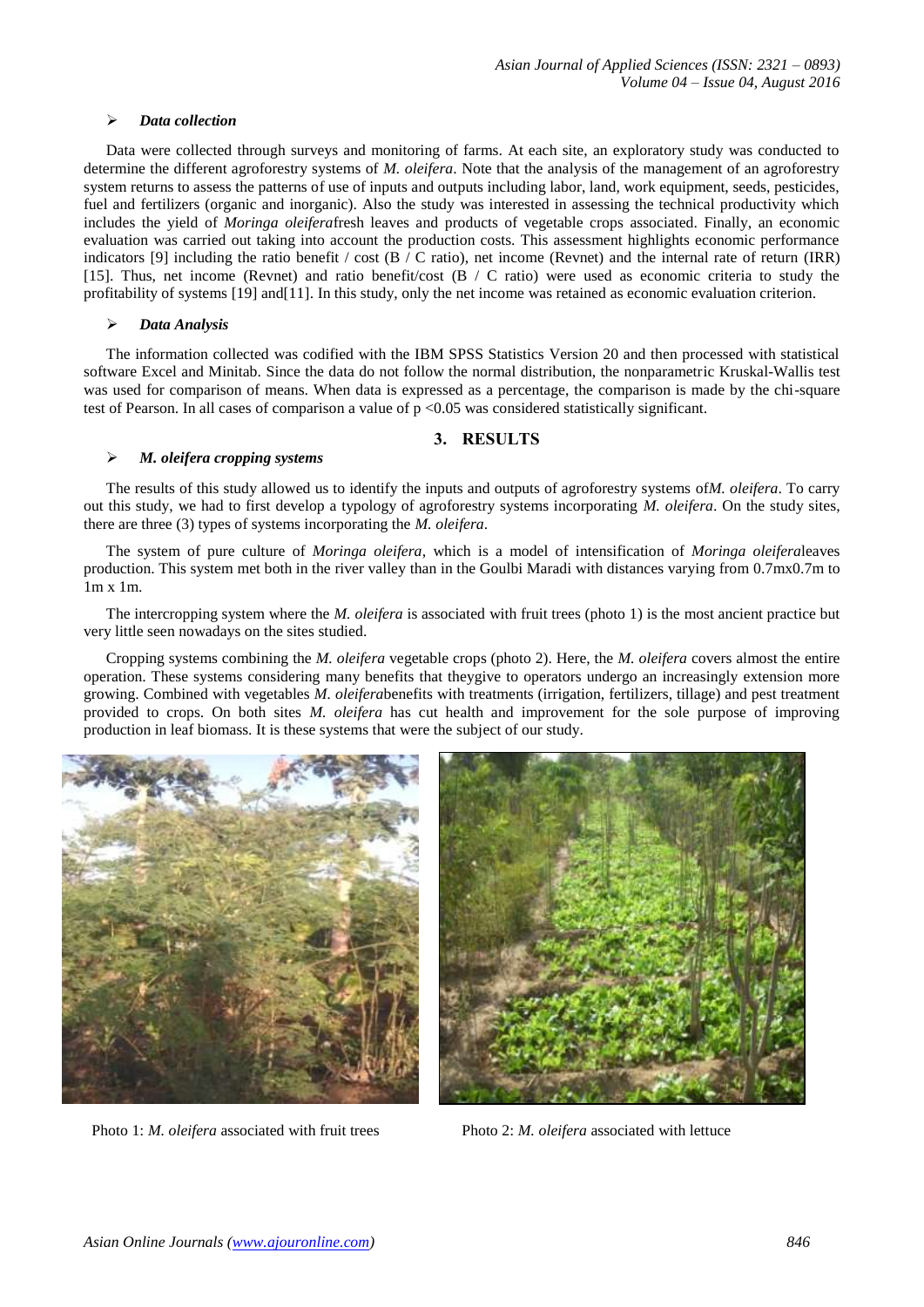## *Establishment of Moringa oleifera plantation*

The establishment of *M. oleifera* plantation requires preliminary worksystematically clearing land often followed by plowing. In the valley of the Niger River as in the Goulbi of Maradi, depressions soils are most coveted by operators; rarely dune soils are used. Sowing is done in the dry season because according to the surveyed farmers in the rainy season there is a risk of suffocation seedlings or rotting of grains sown by waterlogging. The establishment of culture is by direct seeding in two (2) to three (3) seeds per hill and to a depth of about two centimeters. Germination is effective over a period of ten to fourteen days.

## *Density of M. oleifera plants on sites*

At both sites, the *M. oleifera* tree density is highly variable. These densities are only 500 to 10,000 plants / ha in the Niger River valley as they can go from 10,000 to 90,000 plants / ha in Goulbi Maradi (Table 1). Average densities are  $54583 \pm 32701$  plants / ha and  $5450 \pm 3445$  plants / ha respectively in Goulbi Maradi and the river valley. The difference between the average density is significant ( $p < 0.0001$ )

| I avie 1. Densities of <i>mortingu overferg</i> on sites |                                     |          |          |       |                |          |          |          |       |
|----------------------------------------------------------|-------------------------------------|----------|----------|-------|----------------|----------|----------|----------|-------|
| Operating sites                                          | Densities of <i>M. oleifera</i> /ha |          |          |       |                |          |          |          | Total |
|                                                          | 500                                 | 2500     | 5000     | 10000 | 40000          | 60000    | 80000    | 90000    |       |
| Niger River valley                                       | 15                                  | 15       | 40       | 30    | $\overline{0}$ | $\theta$ | $\Omega$ | $\theta$ | 00    |
| Goulbi of Maradi                                         | $\Omega$                            | $\Omega$ | $\theta$ | 25    | 25             | 4        | 17       | 29       | 00    |

Table 1: Densities of *Moringa oleifera* on sites

## *The Vegetable crops associated with M. oleifera*

In the NigerRiver valley eight vegetable crops have been listed as cultures associated with *M. oleifera* while in the Maradi of Goulbi only five vegetable crops have been identified. The results show that the most dominant crop in the Goulbi Maradi is tomato with a proportion of 50% followed by lettuce (23%) while in the Niger River valley eggplant dominates crops with 24% followed by sorrel, tomato and onion in equal proportion of 16% (Table 2).

Table 3 shows the average of densities of the vegetable crop associated with *M. oleifera*. It appears from these results that cultures are conducted with widely varying densities. Tomato for example is conducted at densities of  $6 \pm 3$  plants /  $m<sup>2</sup>$  and  $11 \pm 3$  plants /  $m<sup>2</sup>$  respectively in the Niger River valley and Goulbi Maradi. The Kruskal-Wallis test shows that these averages are significantly different ( $p = 0.01$ ). As against the average densities of chili in the valleys of the Niger River and Goulbi of Maradi were not significantly different ( $p = 0.65$ ). It is the same with average densities of onion ( $p =$ 0.19)

|                            | <b>Names</b> | in | Representativitie     | Representativities   |  |  |
|----------------------------|--------------|----|-----------------------|----------------------|--|--|
| Scientifics names          | English      |    | (%) Niger River<br>S. | Goulbi<br>(% )<br>of |  |  |
|                            |              |    | valley                | Maradi               |  |  |
| LycopersiconlycopersicumL. | Tomato       |    | 16                    | 50                   |  |  |
| Solanummelongena           | eggplant     |    | 24                    | 0                    |  |  |
| Brassica oleraceal.        | Cabbage      |    | 13                    | 0                    |  |  |
| Cucurbitamoschata          | Squash       |    | 11                    | 0                    |  |  |
| Allium cepaLin             | Onion        |    | 16                    | 23                   |  |  |
| Capsicum annuum            | Chili pepper |    | 2                     | 12                   |  |  |
| <i>Cucumissativus</i> Lin. | Cuncumber    |    | ↑                     | 0                    |  |  |
| Hibiscus sabdariffa        | Sorrel       |    | 16                    | 0                    |  |  |
| ZeaMays L                  | Maize        |    | 0                     | 4                    |  |  |
| Lactuvasativa              | Lettuce      |    | 0                     | 11                   |  |  |
| Total                      |              |    | 100%                  | 100%                 |  |  |

Table 2: Representativeness (%) of vegetablecrops associated with *M. oleifera*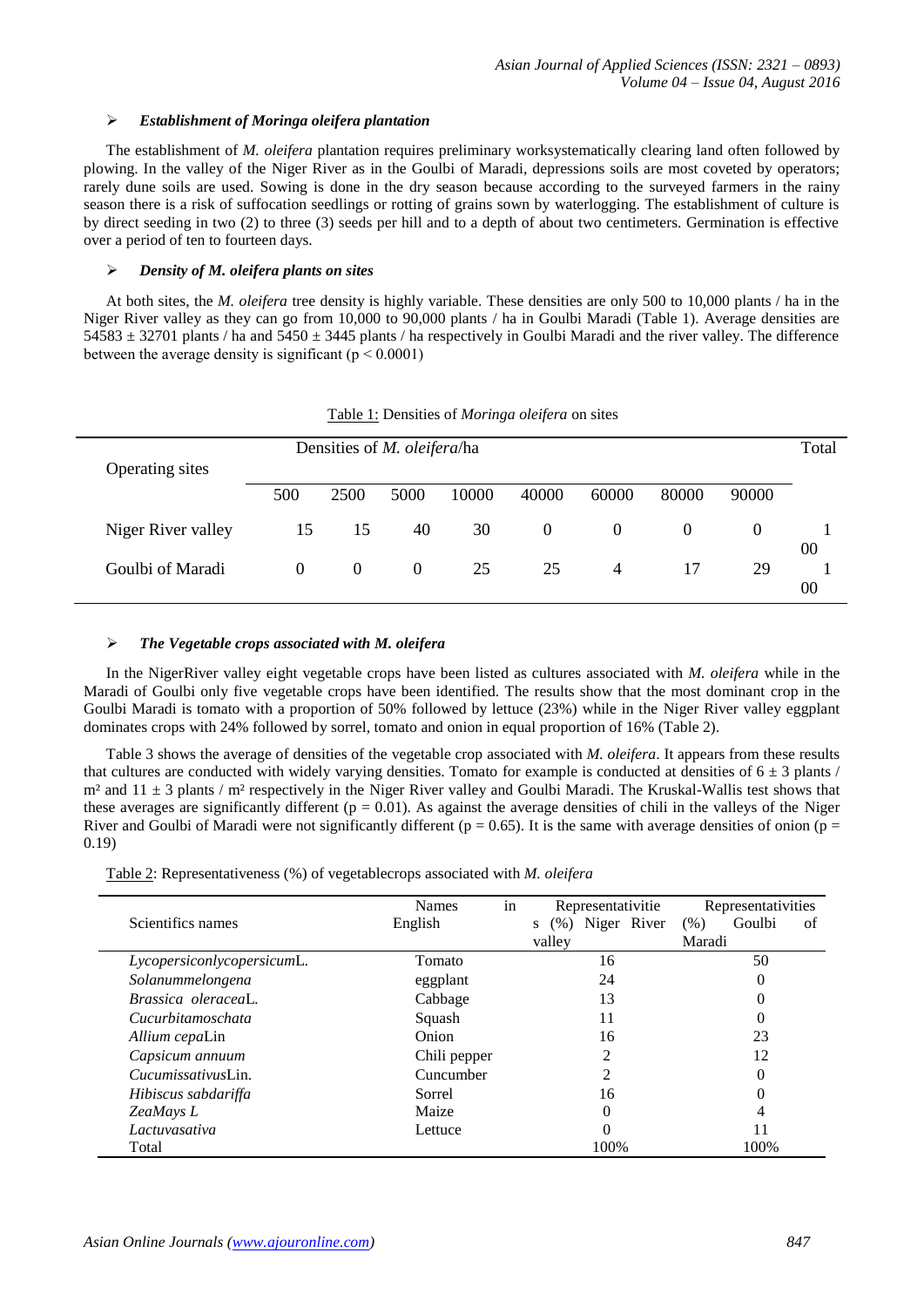| Niger River valley    |       |                      | Goulbi of Maradi          |       |                    |
|-----------------------|-------|----------------------|---------------------------|-------|--------------------|
| Vegetable             | crops | Densities (number of | Vegetable                 | crops | Densities (number) |
| associated with $M$ . |       | $plants/m2$ )        | associatedwithM. oleifera |       | of plants/ $m2$ )  |
| oleifera              |       |                      |                           |       |                    |
| Tomato                |       | $6 \pm 3$            | Tomato                    |       | $11 \pm 3$         |
| Chili pepper          |       | $8 \pm 0$            | Chili pepper              |       | $10 \pm 6$         |
| Onion                 |       | $40 \pm 5$           | Onion                     |       | $45 \pm 5$         |
| Eggplant              |       | $4 \pm 1$            | Lettuce                   |       | $21 \pm 12$        |
| Cabbage               |       | $8 + 3$              | Maize                     |       | $4\pm 0$           |
| Sorrel                |       | $127 \pm 12$         |                           |       |                    |
| Squash                |       | $4\pm0$              |                           |       |                    |
| Cuncumber             |       | $2\pm 0$             |                           |       |                    |

Table 3: average densities of vegetable crops associated with *M. oleifera* in agroforestry systems of sites

## *Fertilization*

Operators provide mineral fertilizer mainly NPK (15-15-15) and urea and organic manure to optimize production. The application of mineral and organic fertilizer is made on entire plot area to benefit all associated components. The frequency of intake of mineral fertilizers (urea and NPK) is given in Figure 2. From this figure 50% of farmers provide mineral fertilizer to *M. oleifera*agroforestry systems at least once two weeks in Niger River valley while in the Maradi of Goulbi 71% of operators bring mineral fertilizer once by month. Figure 3 gives the proportions of the amounts of fertilizer per hectare brought in agroforestrysystems based on *M. oleifera* in the Niger River valley and in the Goulbi of Maradi. From this figure, 10% of farmers in the river valley do not apply mineral fertilizer to these systems and 35% provide an amount between 200 and 300 kg / ha. In sum 50% of the operators of the Niger River valley bring at least 200 kg of fertilizer / ha. In the Goulbi of Maradi all operators use mineral fertilizers. The minimum amount of fertilizer applied per hectare is 50kg. On this site more than 50% of operators use an amount between 50 and 150 kg / ha and 40% apply amounts between 150 and 300 Kg / ha.

The average amounts of fertilizer are  $172,55 \pm 147,84$  kg/ha and  $156,25 \pm 76$  kg/harespectively in the Niger River valley and in the Goulbi of Maradi. The Kruskal-Wallis nonparametric test shows that these means are not significantly different ( $p = 0$ , 95).



Figure 2: Proportion of contributions frequencies in mineral fertilizers on the sites of study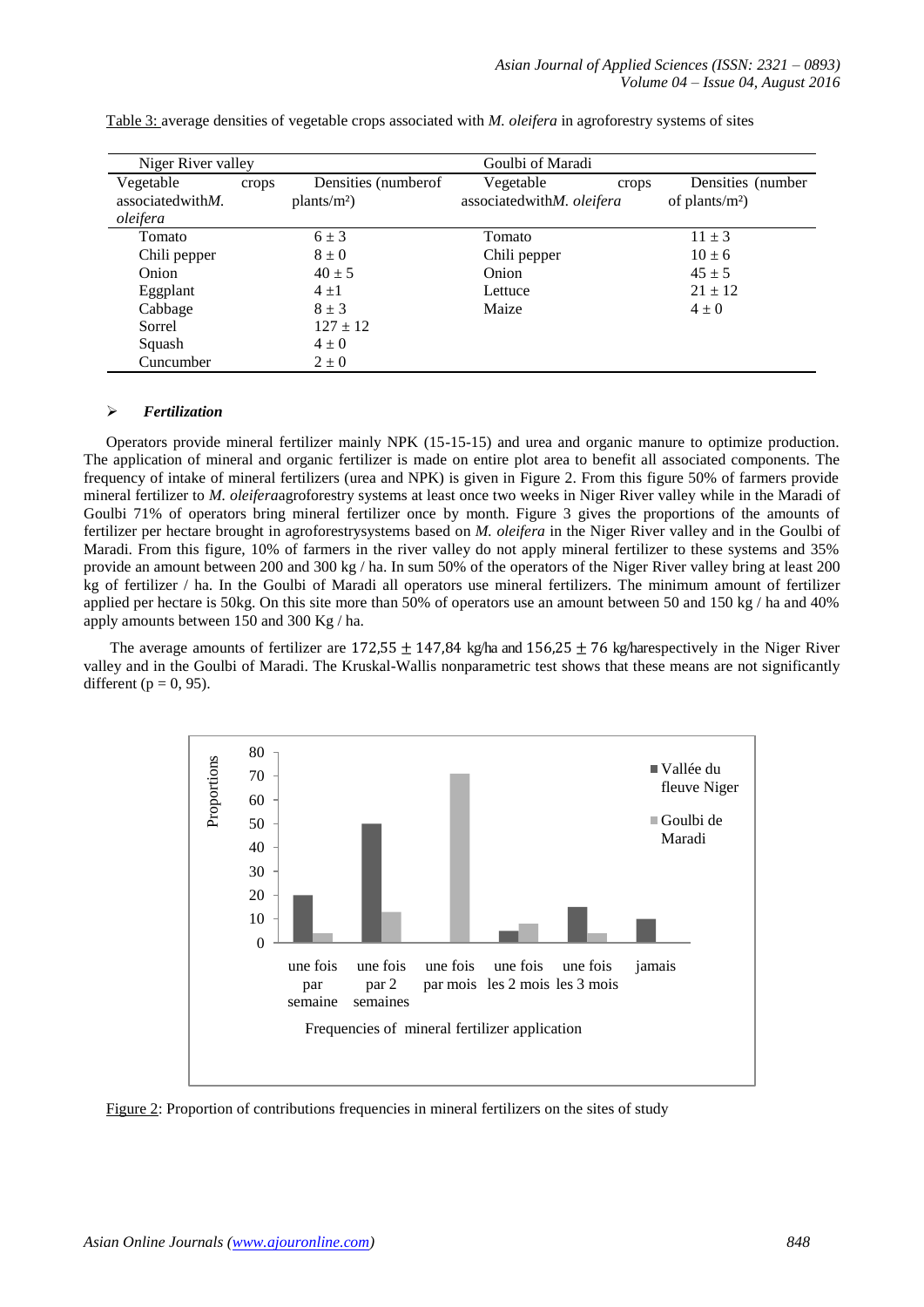

Figure 3: Proportion of mineral fertilizers amounts provided to one ha of agroforestry systems with *M. oleifera* on study sites

## *Pesticides use*

To fight against insects larvae that are the main enemies of *Moringa oleifera* and vegetable crops associated with it, farmers use pesticides. Phytosanitary treatment frequency is given in Figure 4. From this figure 95% of farmers in the Niger River Valley and 88% in the Goulbi ofMaradi treat the *Moringa oleifera* at least once a week.



Figure 4: Proportion of quarantine treatment frequencies on the study sites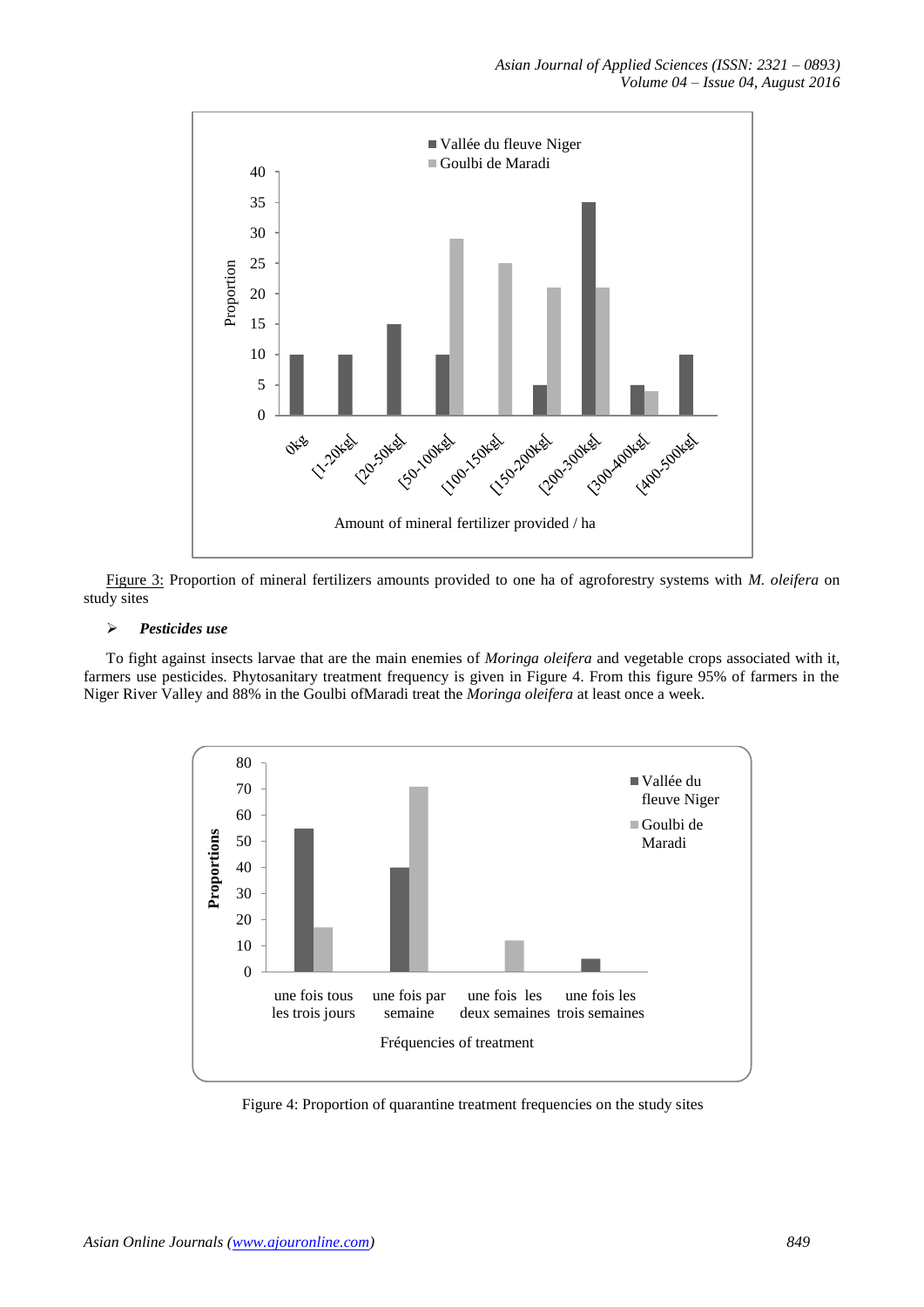## *Coupe of M. oleifera plants*

The coppice is an agroforestry technique that involves cutting trees and shrubs to a height depending on the intended purpose. On the study sites farmers say they have not a fixed level for cut but it should be uniform throughout the plot that is that all subjects are cut at the same level as shown in photo 3.



Photo 3: Coupe of *M. oleifera* plants

Figure 5 shows the proportions of operators performing the cutting levels on the plants of *M. oleifera*. The analysis of this figure points out that the proportion of farmers who have practiced cutting the plants of *M. oleifera* are 60% and 58% respectively in the Niger River valley and the Goulbi of Maradi (Figure 5). Pearson chi-square test shows that these proportions are not significantly different ( $p = 0.77$ ). Moreover, in the Niger River valley 25% of operators apply the cut between 0 and 20 cm from the ground and 35% apply the cut from 20 to 50 cm from the ground. This means that on this site the cutting level hardly exceeds 50 cm from the ground.



Figure 5: Proportion of cutting levels on *M. oleifera* plants

## *The costs of farm inputs*

The analysis shows that expenditures in the purchase of fertilizers amounted on average to  $153,143 \pm 314,832$  FCFA / ha and  $45463 \pm 40046$  FCFA / ha respectively in the NigerRiver valley and in the Goulbi of Maradi (Table 4). The nonparametric Kruskal-Wallis shows that these averages are no significantly different ( $p = 0.70$ ).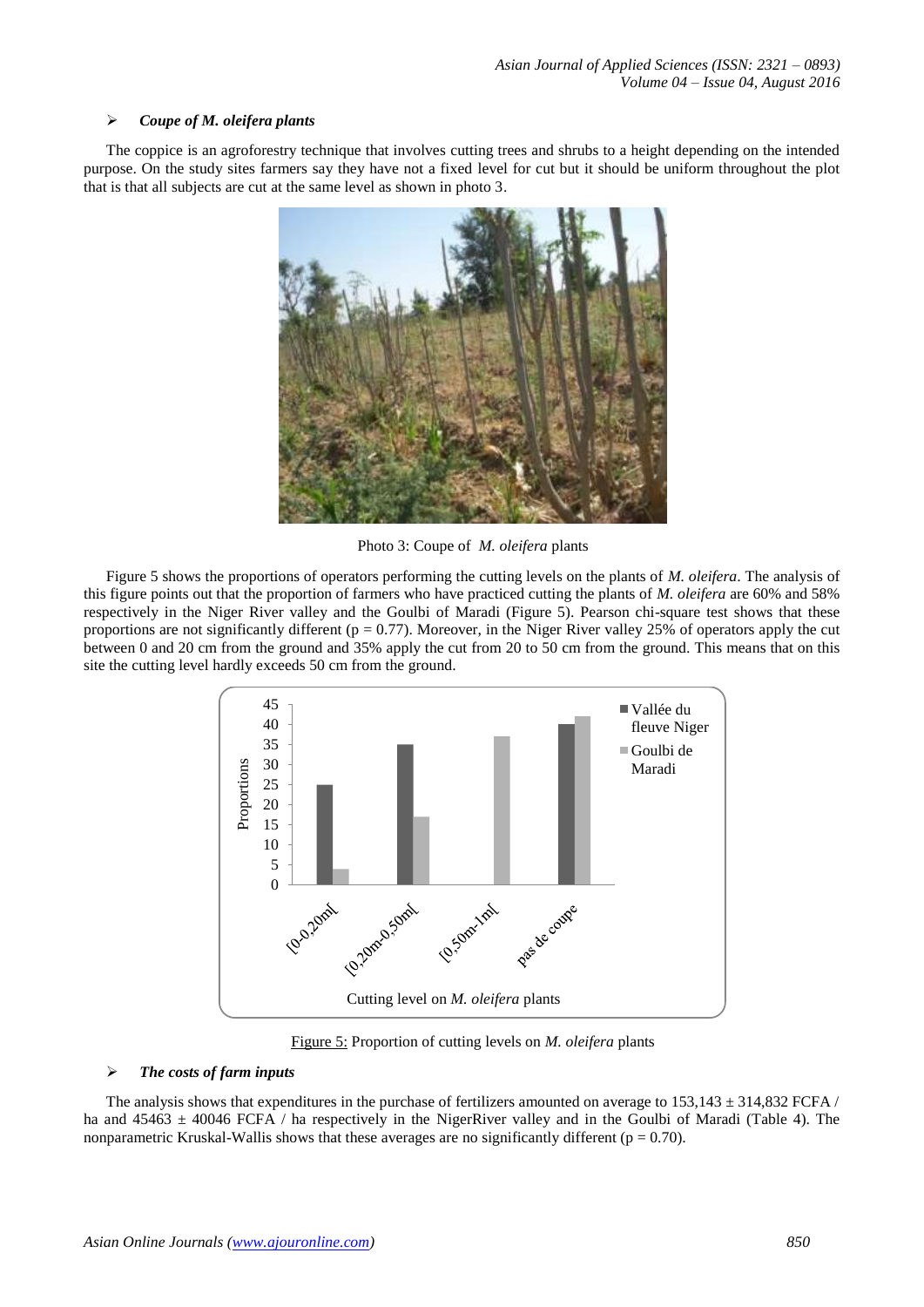Average spending on the purchase of pesticides caused by systems including vegetable crops and *M. oleifera* are reported in Table 5. The systems which entail more expenses in the purchase of pesticides are those that include eggplant in Niger River valley and onion in Goulbi of Maradi.

Average spending on the purchase of plant protection products (Table 5) are 51486  $\pm$  155 358 FCFA / ha and 22524  $\pm$ 17026 FCFA / ha respectively in the Niger River valley and Goulbi Maradi. These averages are significantly different (p  $= 0.57$ ).

It appears from this study that the motorized irrigation is the main water supply operation of the plots. Thus, the average spending for the purchase of fuel for an average amount of  $394,926 \pm 1119181$  FCFA / ha and  $78205 \pm 37830$ FCFA / ha respectively in the river valley and the Goulbi Maradi. In summary, the average expense amounted to  $\pm$ 2075464 5919261 FCFA / ha and 395,590  $\pm$  156,572 FCFA / ha respectively in the Niger River valley and Goulbi of Maradi. These averages are statistically different ( $p = 0.038$ ).

|                  |       | Fertilizers       | Fuel              | pesticides      | Seeds              |  |
|------------------|-------|-------------------|-------------------|-----------------|--------------------|--|
| Niger<br>valley  | River | 153143<br>314832  | 394926<br>1119181 | 51486<br>155358 | 1475909<br>5192457 |  |
| Goulbi of Maradi |       | $45463 \pm 40046$ | $78205 + 37830$   | $22524 + 17026$ | $249398 + 79176$   |  |

Table 4:Average costs of production factors in FCFA / ha on the study sites

| Crop                                                       |                                           | Fertilizers                                        |                                   | Fuel                  |                               | Pesticides               |                                                         | Seeds                  |
|------------------------------------------------------------|-------------------------------------------|----------------------------------------------------|-----------------------------------|-----------------------|-------------------------------|--------------------------|---------------------------------------------------------|------------------------|
| vegetables<br>assoiated<br>with<br>$M_{\cdot}$<br>oleifera | Niger<br>River<br>valley                  | Goulbi<br>of<br>Maradi                             | Niger<br>River<br>valley          | Goulbi of<br>Maradi   | Niger<br>River<br>valley e    | Goulbi of<br>Maradi      | Niger<br>River<br>valley                                | Goulbi<br>of<br>Maradi |
| Eggplant                                                   | 347<br>122 $\pm$                          |                                                    | 202264<br>± 175107                |                       | 12750<br>$\Omega$<br>$\pm$    | $\overline{\phantom{a}}$ | 39247<br>49<br>$\pm$                                    |                        |
| Cabbage                                                    | 577359<br>567<br>$00\,$<br>$\pm$<br>79672 |                                                    | 131307<br>± 104469                |                       | 308990<br>10000<br>$\pm$ 8165 | $\overline{\phantom{a}}$ | 10203619<br>25000<br>$7\overline{ }$<br>$\pm$<br>136586 |                        |
| Cuncumber                                                  | 810<br>$00\pm0$                           |                                                    | 240000<br>$\pm 0$                 |                       | 80000<br>$\pm 0$              | $\overline{\phantom{a}}$ | 44100<br>$0\pm 0$                                       |                        |
| Squash                                                     | 252<br>063 $\pm$                          |                                                    | 314550<br>± 86777                 |                       | 65625<br>$±$ 42543            | $\overline{\phantom{a}}$ | 64452<br>9<br>$\pm$                                     |                        |
| Onion                                                      | 153786<br>128<br>738 $\pm$                | 1013<br>33<br>$\pm$                                | 135299<br>$\overline{0}$<br>$\pm$ | 13177<br>8<br>$\pm$   | 65625<br>$\pm$ 42543          | 50000<br>± 16667         | 260254<br>17391<br>89<br>$\pm$                          | 388667<br>± 101832     |
| Sorrel                                                     | 185732<br>114<br>17<br>$\pm$              | 47089<br>$\overline{\phantom{a}}$                  | 2741018<br>134167<br>$±$ 145265   | 71200<br>$\mathbf{r}$ | 7083<br>± 6987                |                          | 3306421<br>17225<br>$\overline{0}$<br>$\pm$             |                        |
| Chili pepper                                               | 13396<br>150<br>$000 \pm 0$               | 2791<br>$7\overline{ }$<br>$\pm$                   | 270000<br>$\pm 0$                 | 50889<br>$±$ 13989    | 50000<br>$\pm 0$              | 23889<br>± 21495         | 155880<br>49000<br>$\Omega$                             | 194917<br>± 35941      |
| Tomato                                                     | 357<br>$00\,$<br>$\pm$<br>48119           | 11342<br>4096<br>$7\overline{ }$<br>$\pm$<br>38724 | 288840<br>± 312595                | 78359<br>± 29510      | 34500<br>$±$ 44875            | 17083<br>$\pm$ 12829     | 61162<br>$\overline{0}$<br>$\pm$<br>707879              | 253333<br>± 51954      |
| Lettuce                                                    | $\overline{\phantom{a}}$                  | 4174<br>6<br>$\pm$                                 |                                   | 65278<br>$±$ 24231    |                               | 22083<br>$±$ 13882       | $\blacksquare$                                          | 203274<br>± 63436      |
| Maize                                                      |                                           | 33470<br>1125<br>$0\pm0$                           |                                   | 75000<br>$\pm 0$      |                               | 9375<br>$\pm 0$          |                                                         | 220625<br>$\pm 0$      |
|                                                            |                                           |                                                    |                                   |                       |                               |                          |                                                         |                        |

Table 5: Average costs of factors of production per crop per hectare on the study sites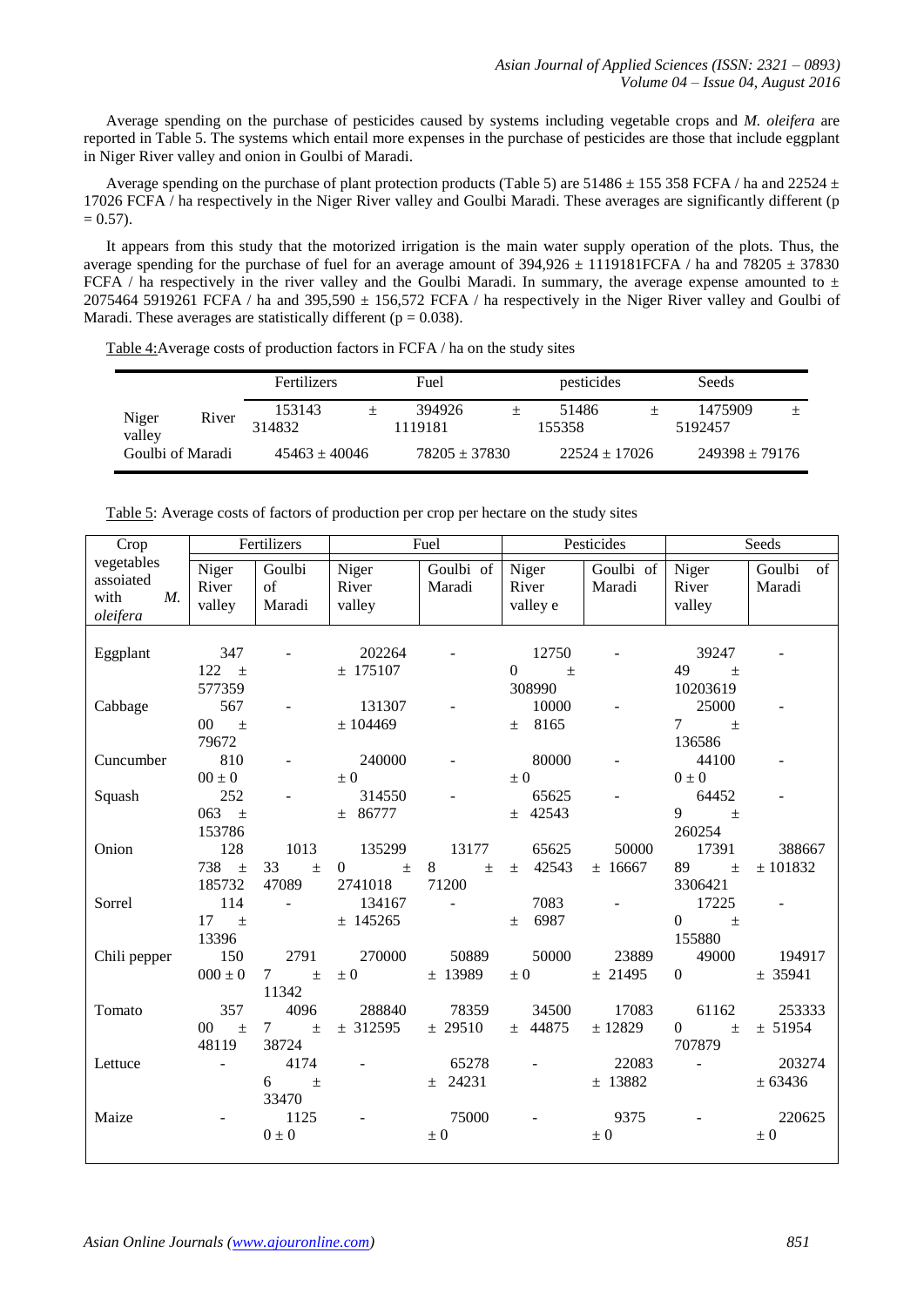Note that the technical productivity of agroforestry systems *M. oleifera* in the Niger River valley and Goulbi of Maradi is assessed by measuring in the*M. oleifera* leaves biomass yields and products of intercropping.

Thus, the average production of fresh leaves is  $1925 \pm 3190$  kg / ha and  $5594 \pm 3605$  kg / ha respectively in the NigerRiver valley and Goulbi of Maradi. The Kruskal-Wallis test shows that the average of fresh leaves of *Moringa oleifera* is more important in the Goulbi Maradi (p = 0.01). The average production in fresh leaves of Mo*ringa oleifera*  varies by cropping in valleys of Goulbi of Maradi and Niger River.

The average yield of onion is  $17127 \pm 27771$  kg / ha and  $13417 \pm 13553$  kg / ha respectively in the Niger River valley and Goulbi of Maradi. These averages are not significantly different ( $p = 0.74$ ) at the 5% threshold. Also, average yields of tomato 2782  $\pm$  3691 kg / ha and 2164  $\pm$  4061 kg / ha respectively in the river valley and Goulbi Maradi are not significantly different ( $p = 0$ , 65). It is the same with the average yields of Chili pepper ( $p = 0.18$ ).

## *Analysis of revenue and profitability of M. oleifera agroforestry system*

The financial analysis of agroforestry systems show that the system including the onion in *M. oleifera*agroforestry systems has the best productivity in the Niger River valley and those system including lettuce in Goulbi of Maradi. The associations that provide on average less revenue from the sale of fresh leaves of *Moringa oleifera* are associations *M. oleifera* / Chili pepper in the Niger River valley and *M. oleifera* / maize in Goulbi of Maradi. Average revenue generated by the sale of fresh leaves of *Moringa oleifera* by *M. oleifera*agroforestry systems are 442,966 ± 367,361 FCFA / ha and  $577,159 \pm 270,171$  FCFA / ha respectively in the Niger River valley and Goulbi of Maradi. However, systems of the Niger River valley do not generate more revenue than those of Goulbi of Maradi ( $p = 0.09$ ).

|              |                                          |                                |                          |                                | average technical productivity average financial productivity (FCFA/ha)                                                                                                                                                                                                                                                                     |                         |                        |                 |
|--------------|------------------------------------------|--------------------------------|--------------------------|--------------------------------|---------------------------------------------------------------------------------------------------------------------------------------------------------------------------------------------------------------------------------------------------------------------------------------------------------------------------------------------|-------------------------|------------------------|-----------------|
| Crop         | (kg/ha)                                  |                                |                          |                                |                                                                                                                                                                                                                                                                                                                                             |                         |                        |                 |
| vegetables   | Cultures                                 |                                |                          |                                | <i>M. oleifera</i> Cultures                                                                                                                                                                                                                                                                                                                 |                         | M. oleifera            |                 |
| associated   | Nige                                     | Gou                            | Nig                      | Gou                            | Niger Goulbi                                                                                                                                                                                                                                                                                                                                |                         | Niger                  | Goul            |
|              | r River                                  | of<br>lbi                      | er River lbi of          |                                | River of Maradi                                                                                                                                                                                                                                                                                                                             |                         | River                  | bi<br>of        |
|              | valley                                   | Maradi                         | valley                   | Maradi                         | valley                                                                                                                                                                                                                                                                                                                                      |                         | valley                 | Maradi          |
|              |                                          |                                |                          |                                |                                                                                                                                                                                                                                                                                                                                             |                         |                        |                 |
| Eggplant     | 1870                                     |                                | 466                      |                                | 945611                                                                                                                                                                                                                                                                                                                                      |                         | 4909                   |                 |
|              | $\begin{matrix} 0 \end{matrix}$<br>$\pm$ |                                | 8<br>$\pm$               |                                | $1 - 1$<br>$\pm$                                                                                                                                                                                                                                                                                                                            |                         | 72 $\pm$               |                 |
|              | 28238                                    |                                | 4947                     |                                | 11167000                                                                                                                                                                                                                                                                                                                                    |                         | 363103                 |                 |
| Cabbage      | 1493                                     |                                | 375                      |                                | 231000                                                                                                                                                                                                                                                                                                                                      |                         | 4520                   |                 |
|              | $3^{\circ}$<br>$\pm$                     |                                | 8<br>$\pm$               |                                | $\overline{0}$ and $\overline{0}$ and $\overline{0}$ and $\overline{0}$ and $\overline{0}$ and $\overline{0}$ and $\overline{0}$ and $\overline{0}$ and $\overline{0}$ and $\overline{0}$ and $\overline{0}$ and $\overline{0}$ and $\overline{0}$ and $\overline{0}$ and $\overline{0}$ and $\overline{0}$ and $\overline{0}$ and<br>$\pm$ |                         | 67 $\pm$               |                 |
|              | 13160                                    |                                | 2917                     |                                | 1966723                                                                                                                                                                                                                                                                                                                                     |                         | 332383                 |                 |
| Cuncumber    | 2000                                     |                                | 506                      |                                | 109416                                                                                                                                                                                                                                                                                                                                      |                         | 7900                   |                 |
|              | $\pm 0$                                  |                                | $0,0 \pm 0$              |                                | 67 $\pm$ 0                                                                                                                                                                                                                                                                                                                                  |                         | $00 \pm$               |                 |
| Squash       | 8610                                     |                                | 209                      |                                | 105708                                                                                                                                                                                                                                                                                                                                      |                         | 1887                   |                 |
|              | ± 2964                                   |                                | $0 \quad \pm$            |                                | 3 <sup>1</sup><br>$\pm$                                                                                                                                                                                                                                                                                                                     |                         | 50 $\pm$               |                 |
|              |                                          |                                | 1980                     |                                | 368029                                                                                                                                                                                                                                                                                                                                      |                         | 229724                 |                 |
| Onion        | 1712                                     | 134                            | 125                      | 698                            | 258000                                                                                                                                                                                                                                                                                                                                      | 42222                   | 6561                   | 6666            |
|              | $7\degree$<br>$\pm$                      | 17<br>$\pm$                    | 59<br>$\pm$              | $7\overline{ }$<br>$\pm$       | $\overline{0}$<br>$\pm$                                                                                                                                                                                                                                                                                                                     | 22<br>$\pm$             | 67<br>$\pm$            | 67              |
|              | 27771                                    | 13553                          | 10561                    | 1755                           | 1150722                                                                                                                                                                                                                                                                                                                                     | 4264757                 | 469762                 | ±122202         |
| Sarrel       | 4444                                     | $\overline{\phantom{a}}$       | 574                      | $\blacksquare$                 | 103277                                                                                                                                                                                                                                                                                                                                      | $\equiv$                | 5530                   | $\blacksquare$  |
|              | ± 5343                                   |                                | $4\overline{ }$<br>$\pm$ |                                | 78<br>$\pm$                                                                                                                                                                                                                                                                                                                                 |                         | 56<br>$\pm$            |                 |
|              |                                          |                                | 5958                     |                                | 11486817                                                                                                                                                                                                                                                                                                                                    |                         | 379635                 |                 |
| Chili pepper | 750,                                     | 274                            | 110                      | 528                            | 456250                                                                                                                                                                                                                                                                                                                                      | 92152                   | 1550                   | 4960            |
|              | $00 \pm 0$                               | $\mathbf{0}$<br>$\pm$          | 0,0<br>$\pm$             | $\mathbf{0}$<br>$\pm$          | $\pm 0$                                                                                                                                                                                                                                                                                                                                     | 8 — 1<br>$\pm$          | $00 \pm 0$             | $00 \qquad \pm$ |
|              |                                          | 1377                           | $\Omega$                 | 3352                           |                                                                                                                                                                                                                                                                                                                                             | 568014                  |                        | 283069          |
| Tomato       | 2782                                     | 216                            | 638                      | 404                            | 673625                                                                                                                                                                                                                                                                                                                                      | 31457                   | 1510                   | 4701            |
|              | ± 3691                                   | $\pm$<br>$4 \quad$             | $\overline{0}$<br>$\pm$  | $9 \quad$                      | ± 674734                                                                                                                                                                                                                                                                                                                                    | $\overline{4}$<br>$\pm$ | 67<br>$\pm$            | 28              |
|              |                                          | 4061                           | 7169                     | 1774                           |                                                                                                                                                                                                                                                                                                                                             | 131053                  | 176701                 | ±222780         |
| Lettuce      |                                          | 232                            | $\mathbb{L}$             | 896                            | $\bar{\phantom{a}}$                                                                                                                                                                                                                                                                                                                         | 18015                   | <b>Contact Contact</b> | 8047            |
|              |                                          | 43<br>$\pm$                    |                          | $\pm$<br>9                     |                                                                                                                                                                                                                                                                                                                                             | 63                      |                        | 22 $\pm$        |
|              |                                          | 18030                          |                          | 3015                           |                                                                                                                                                                                                                                                                                                                                             | 1410354                 |                        | 327320          |
| Maize        |                                          | 125                            | $\blacksquare$           | 371                            | $\overline{\phantom{a}}$                                                                                                                                                                                                                                                                                                                    | 23125                   | $\sim$                 | 5781            |
|              |                                          | 0,0<br>$\pm$<br>$\overline{0}$ |                          | 2,5<br>$\pm$<br>$\overline{0}$ |                                                                                                                                                                                                                                                                                                                                             | $0 \pm 0$               |                        | $25 \pm 0$      |
|              |                                          |                                |                          |                                |                                                                                                                                                                                                                                                                                                                                             |                         |                        |                 |

Table 6: Technical and financial productivities of agroforestry systems based on M. oleifera sites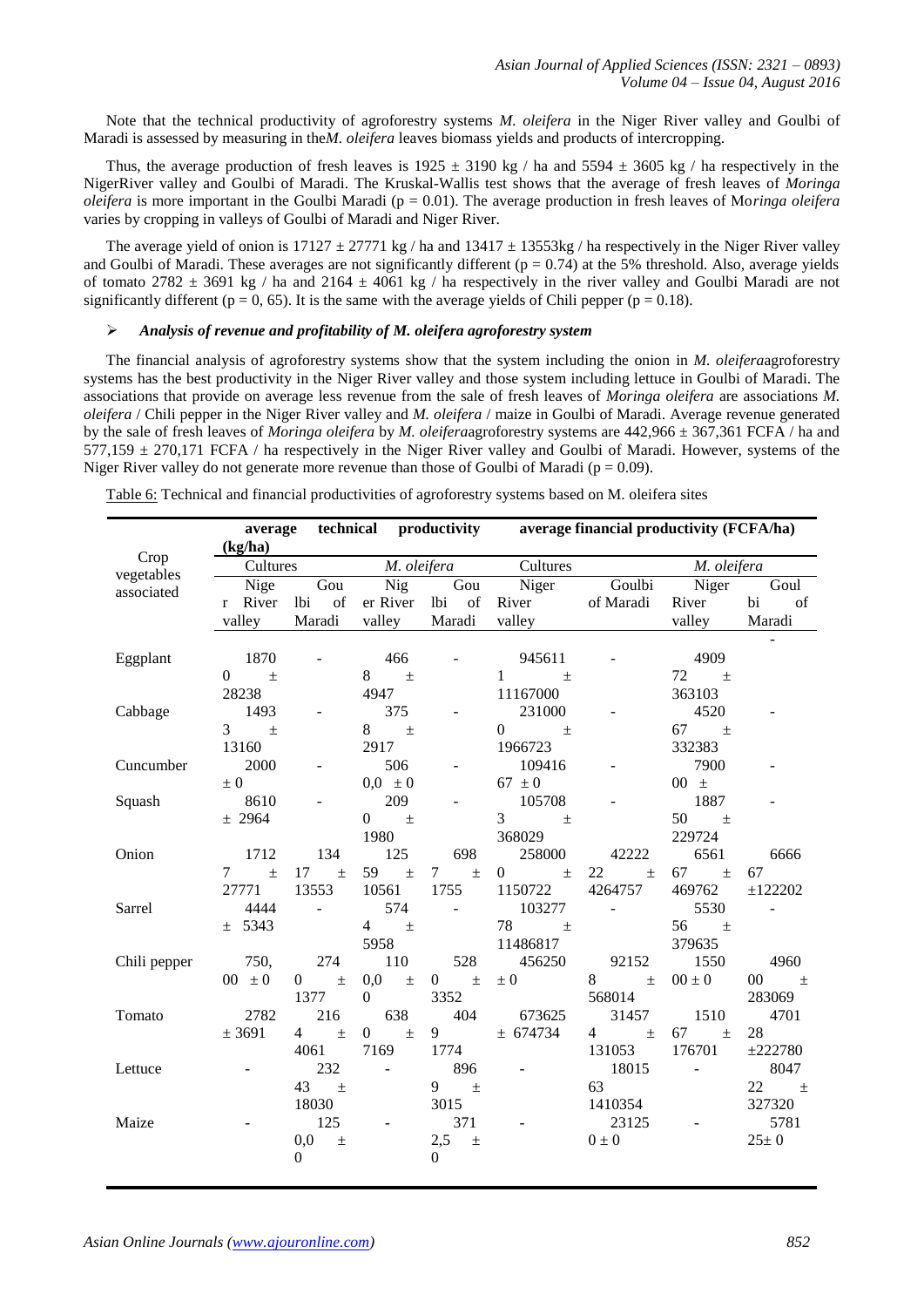The revenue mobilized by ha, by selling the production of vegetable crops is 5218812  $\pm$ 8013815 FCFA / ha and 1175436 ± 1877158 FCFA / ha respectively in the Niger River valley and Goulbi of Maradi. The systems of the NigerRiver valley on average provide more income for producers in the river valley as the Goulbi Maradi ( $p < 0.01$ ). Analysis of Table 6 shows that systems including cucumber in the Niger River valley and onion in Goulbi Maradi are in averagethe most productives.

Average revenue generated by the systems are  $56617178 \pm 8183431$  FCFA / ha and  $1752595 \pm 156572$  FCFA / ha respectively in the Niger River valley and Goulbi of Maradi. The systems of the Niger River valley generate more revenue than those of Goulbi of Maradi (p = 0.003). Average revenue generated by *M. oleifera* agroforestry systems are illustrated in Table 7. The analysis of this table shows that the most productive systems on average are those that include cucumber in the river valley and the Goulbi onion in Maradi. As against systems that include chili pepper in the Niger River valley than those including tomato in Goulbi of Maradi are less profitable on average.

| Vegetable<br>associated | crops | Niger River valley      | Goulbi of Maradi      |
|-------------------------|-------|-------------------------|-----------------------|
| Eggplant                |       | $9947083 \pm 11326813$  |                       |
| Cabbage                 |       | $2762067 + 1683739$     |                       |
| Cuncumber               |       | $11731667 + 0$          |                       |
| Squash                  |       | $1245833 \pm 350369$    |                       |
| Onion                   |       | $3236167 \pm 1475069$   | $4888889 \pm 4156116$ |
| Sorrel                  |       | $10880833 \pm 11803297$ |                       |
| Chili pepper            |       | $611250 \pm 0$          | $1417528 + 781581$    |
| Tomato                  |       | $824692 + 694273$       | $784702 + 302630$     |
| Lettuce                 |       |                         | $2606285 \pm 1450479$ |
| Maize                   |       |                         | $809375 + 0$          |

Table 7: Average revenue generated in FCFA / ha by agroforestry systems M. oleifera based on intercropping

In summary, the economic evaluation of net income shows that the profitability of the system is also linked to the vegetable crops associated with *M. oleifera*(Table 8). The analysis of this table shows that among the eight (8) vegetable crops of the valley of the Niger river alone systems that include eggplant, cucumber and Guinea sorrel have positive net income while in the Goulbi of Maradi all systems have positive net income.

Systems that generate most value are those that include cucumber, sorrel and eggplant in the Niger River valley and onion in Goulbi Maradi. Average revenue generated by *M. oleifera*agroforestry systems are3586314 ± 10544665 FCFA / ha and  $1357004 \pm 1963429$  FCFA / ha respectively in the valleys of the Niger River and Goulbi of Maradi although these means are not statistically different ( $p = 0$ , 31).

Table 8: Average net income in FCFA / ha of agroforestry systems of *M. oleifera* in the valleys of the Niger River and Goulbi of Maradi

| Vegetable    | crops | Niger River valley    | Goulbi of Maradi    |
|--------------|-------|-----------------------|---------------------|
| associated   |       |                       |                     |
| Eggplant     |       | $9224668 + 11023989$  |                     |
| Cabbage      |       | $-935168 \pm 6479622$ |                     |
| Cuncumber    |       | $10648667 \pm 0$      |                     |
| Squash       |       | $628146 + 770941$     |                     |
| Onion        |       | $-3387828 + 14153924$ | $4591278 + 4192172$ |
| Sorrel       |       | $10532695 + 11938272$ |                     |
| Chili pepper |       | $-953150 \pm 0$       | $1087350 + 599392$  |
| Tomato       |       | $-145968 + 668542$    | $394960 \pm 272307$ |
| Lettuce      |       |                       | $2106021 + 1539138$ |
| Maize        |       |                       | $475625 \pm 0$      |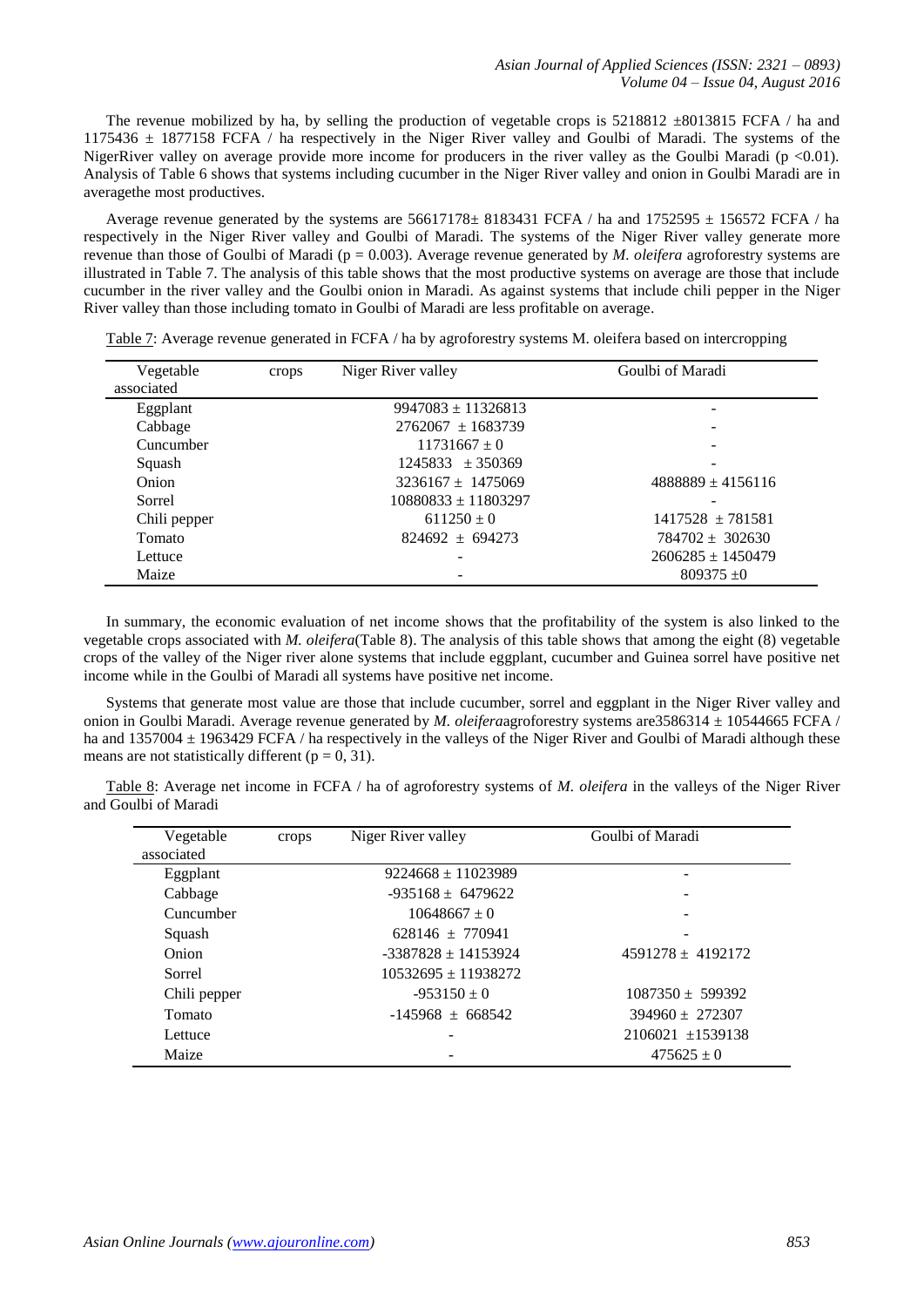# **4. DISCUSSION**

#### *Types of systems incorporating the M. oleifera*

The existence of three cultivation methods of *M. oleifera* is consecutive to the aspirations of operators. Indeed, some farmers say they never associate the *M. oleifera* to vegetable crops because for them, *M. oleifera* is sufficient in itself to support the operation and the social problems that they face.

Indeed, those who practice the association think making efficient space management stating win twice during the period of association. Revenues of the association are the fresh leaves of *Moringa oleifera* and products of vegetable crops. Moreover, the two study sites, farms planted with fruit trees have reached a level that theycannotbe destroyespecially to make *M. oleifera* almost they are also profitable. That is why we meet this form of association of *M. oleifera* and fruit trees. Similar results were reported by [7]. This author said that systems of planting and cultivationof *M. oleifera*are varied from intercropping associated to intensive industrial production,from semi-direct to cuttings. [8]distinguished four incorporating of*M. oleifera* cultivation systems in agrarian systems: pure plantations of *Moringa oleifera* (monoculture), *M. oleifera* in association with fruit trees in orchards, *M. oleifera* as hedge long live the sites against last season and *M. oleifera* associated with winter or vegetable crops.

#### *Management of M. oleifera agroforestry systems*

Farms of the Niger River valley are ten times less dense in plants of *M. oleifera*than those of Goulbi Maradi. Because some operators of the river valley associate with *M. oleifera* crops such as squash, eggplant and cabbage that are more demanding in space. Thus, the very high differentials between the densities of *M. oleifera* plants may be due to the nature of the associated crops. A study in the Niger River valley conductedby [17] found a density of *M. oleifera* 7000 plants / ha in monoculture and 5000 plants / ha in intercropping. These results confirm those of the study. However, the same author recommended densities of 2500 plants of *M. oleifera* / ha in intercropping [18].

Moreover, the results showed that only operators of the Niger River valley have brought organic manure to *M. oleifera*agroforestry systems. Even here it is mainly crops such as onion and eggplant, and to a lesser extent the cabbage, squash and tomatoes are those that receive the most organic manure. Hence the rate of 60% observed in the results section. This is also justified by the standard deviation, which far exceeds the average amount of the organic material used. In terms of use of mineral fertilizers, the study showed that there was no significant difference between the two valleys. Indeed, all systems receive mineral fertilizer both in the Niger River valley in than in Goulbiof Maradi. The use of mineral fertilizers is a phenomenon that is gaining momentum in the plant production systems and most often in disregard of the recommendations of the relevant services. The amount of fertilizer used far exceed or do not reach the prescribed doses but no application deadlines or the nature of fertilizer are not respected even as these cultures are associated with *M. oleifera*. It is recommended for example 60kg of nitrogen (N), 75kg Phosphorus (P) and 85kg of Potassium (K) in a hectare of onion planting in 45kg and 50kg Nitrogen and Potassium in bulb-formation is 315kg / ha. This phase shift between fertilizer rates used by operators of the two sites and those prescribed could be due to lack of financial resources but also technical support.

On another level, densities of crops associated with*M. oleifera* are not regulatory. Tomato for example, in monoculture, must have a density of 20000-35000 plants / ha. In this study average densities of 6 plants /  $m<sup>2</sup>$  or 60000plants / ha and 11 plants / m² or 110,000 plants / ha respectively in the Niger River valley and Goulbi Maradi were obtained. Yet we can easily notice that the recommended density for the tomato is multiplied by two (2) in the Niger River valley and four (4) in the Goulbi of Maradi. But here the tomato is associated with *M. oleifera*, something that would help make it less dense.

*M. oleifera* as some crops have many pests. Their production requires therefore phytosanitary treatment. Only plant protection products as well as the doses are generally left to the discretion of the operator. It is not rare to see an operator use an insecticide to treat fungus or mites. The results of the study showed that all farmers use pesticides with very high processing frequencies in the Niger River valley. Yet the recommended frequency for products used is usually once a week.

Before the establishment of intercropping, farmers conduct a plant cutting of *M. oleifera*. This cut has a double advantage. First, it is primarily for sanitary allowing the operator to rid the plants of certain diseases. As a result, it allows not only to obtain improved yields in fresh leaves, but also a system of intercropping. It should however be noted that even if there's clearcuts they intervene after the rainy season it to avoid the cut plants are not subject to clogging during regeneration, clogging that can cause rotting of plants and consequently their death . After size, only one month is required before harvesting again. The resulting rods Size operations are used as fences or plantations is used as construction material or enclosure houses or animals.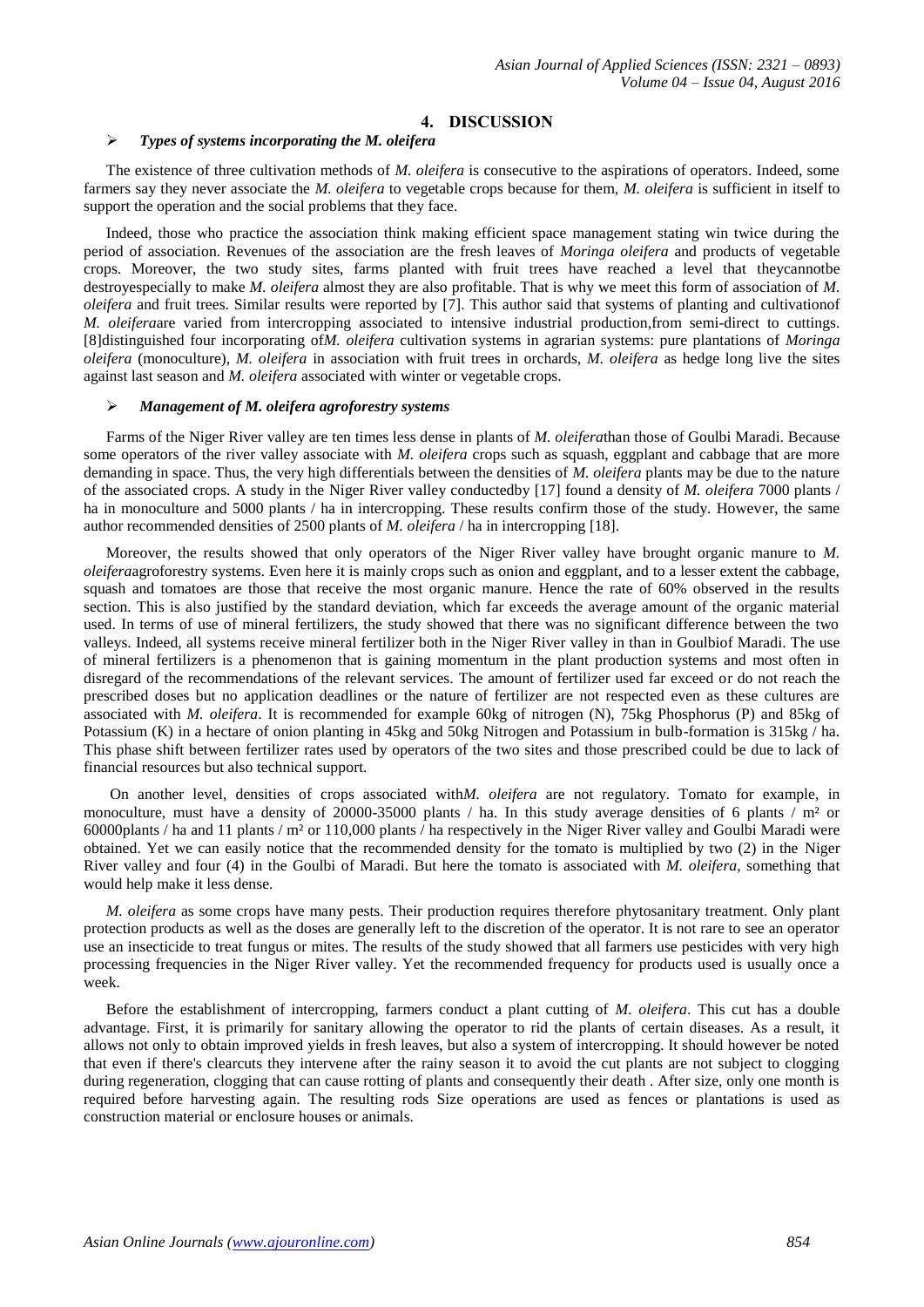#### *productivity of agroforestry systems of M. oleifera in the valleys of the Niger river and Goulbi of Maradi*

The average yield of fresh leaves of *Moringa oleifera* is more important in the Goulbi of Maradi. This could be due to the high density of plants of *M. oleifera* on this site over the Niger River valley. Yet even here the production is lower than expected. Indeed, cohabitation tree / crops can have negative effects on at least two components. Which could significantly reduce the yield of fresh leaves of *Moringa oleifera*. Furthermore, the use of inappropriate pesticides to treat pests *M. oleifera* is ineffective and does not allow for improved yields. Using non mastered and insufficient amounts of the mineral and organic manure does not allow higher yields in fresh leaves of *Moringa oleifera*. Moreover the production of *M. oleifera*is optimal during the winter season while the study was conducted in the dry season.

The average yields of vegetable crops associated with *M. oleifera* are not statistically different between the two valleys but still remain below the amounts prescribed by the literature. This level of production is due to non-compliance with requirements of crops. Indeed, operators provide quantities of fertilizers that cannot satisfy it remains that culture. However, crops being associated with the *M. oleifera*, needs of agroforestry systems must take into account the requirements of both components to achieve optimal performance for each. This loss of performance is not attributable to *M. oleifera* because according [17] young deciduous trees typically cause a loss of crop productivity negligible, their impact can even be beneficial in some cases. Another factor contributing to lower yields of some crops is their high densities. A study by [20] showed that the combination of the layout and spacing the plants of *M. oleifera* had no effect on the yield of cabbage.

#### *ProfitabilityofM. oleifera agroforestry systems on the study sites*

The systems of Goulbi of Maradi have been individually more profitable than those of the Niger River valley. This is explained partly by the fact that operators of Goulbi are spending less compared to those of the Niger River valley. Yet the production is not the best because there is no statistically significant difference between average yields of crops and fresh leaves of *Moringa oleifera*. Another parameter that may help explaining the gap between the profitability of the Niger River valley and that of Goulbi of Maradi is the price of products on the market. Indeed, the operators of the Niger River valley sell their products on the markets of the city of Niamey. During this period the products of vegetable crops are so abundant in the markets that their prices are the lowest of the year. These data are somewhat questionable because due to their novelty, there is little data on the actual profitability of intercropping systems. Nevertheless it is clear from various economic studies (including using simulations) that intercropping systems compare favorably with monocultures and conventional plantations (Graves et al., 2007).

The most profitable Niger River valley systems are those that include sorrel, eggplant, squash and cucumber. Indeed, the operators of the river valley are spending less in systems that include sorrel and onions. As for systems that include eggplant, they hold their profitability eggplant is a culture whose harvest is several months. Indeed Rivest et al. (2010) argue that the choice of intercropping, however, has a large influence on the profitability of intercropping systems.

## **5. CONCLUSION**

Functional analysis of*M. oleifera*agroforestry systems revealed that these systems include eight (8) and five (5) vegetables respectively in the Niger River valley and the Goulbi of Maradi. The study showed that the inputs of these systems are fertilizer, fuel, seed and pesticides and their outputs consist of the fresh leaves of *Moringa oleifera*and products of crops that are associated with it. Moreover, neither the quantities of inputs, nor their method of application are respected by operators. This has consequences for low yields unsatisfactory profitability of these systems. However all of systems of Goulbi of Maradi have proven profitable in contrast to those of the Niger River valley where only systems including sorrel, squash, eggplant and cucumber were profitable. For the sustainability of these systems must be put in place structures that will support the training and technical support operators. It also there's place to choose the most profitable vegetables for these systems.

## **6. BIBLIOGRAPHIE**

[1] ANAFE-RAFT Sahel, 2006. Manuel d'agroforesterie à l'intention des établissements supérieurs du sahel. Bamako-Mali 70p.

[2] Clarke,W. et Thaman.R. 1993. Agroforestery in the pacific Islands: systems for sustainability. United Nations Universitypress, Tokyo: 54p.

[3] De Baets N., Gariépy S. et Vézina A., 2007. Le portrait de l'agroforestérie au Quebec, le centre d'expertise sur les produits agroforesriers, Canada., 15p.

[4] Farooq A., Sajid L., Muhammad A. and Anwarul H. G., 2006. *Moringa oleifera*: A Food Plant with Multiple Medicinal Uses.*Wiley InterScience*21 : 17–25

[5] Foidl N., Makkar H.P.S. et Becker K., 2001. Potentiel de Moringa oleifera en agricultureet dans l'industrie. Actes du séminaire sur *Moringa oleifera* du 29 octobre au 2 novembre2001, Dar es Salaam, Tanzanie. 57 p.

[6] Fuglie L.J**.,** 2002. The Tree of Life, Dakar, Senegal, Western Africa: Church World services, pp 40-60